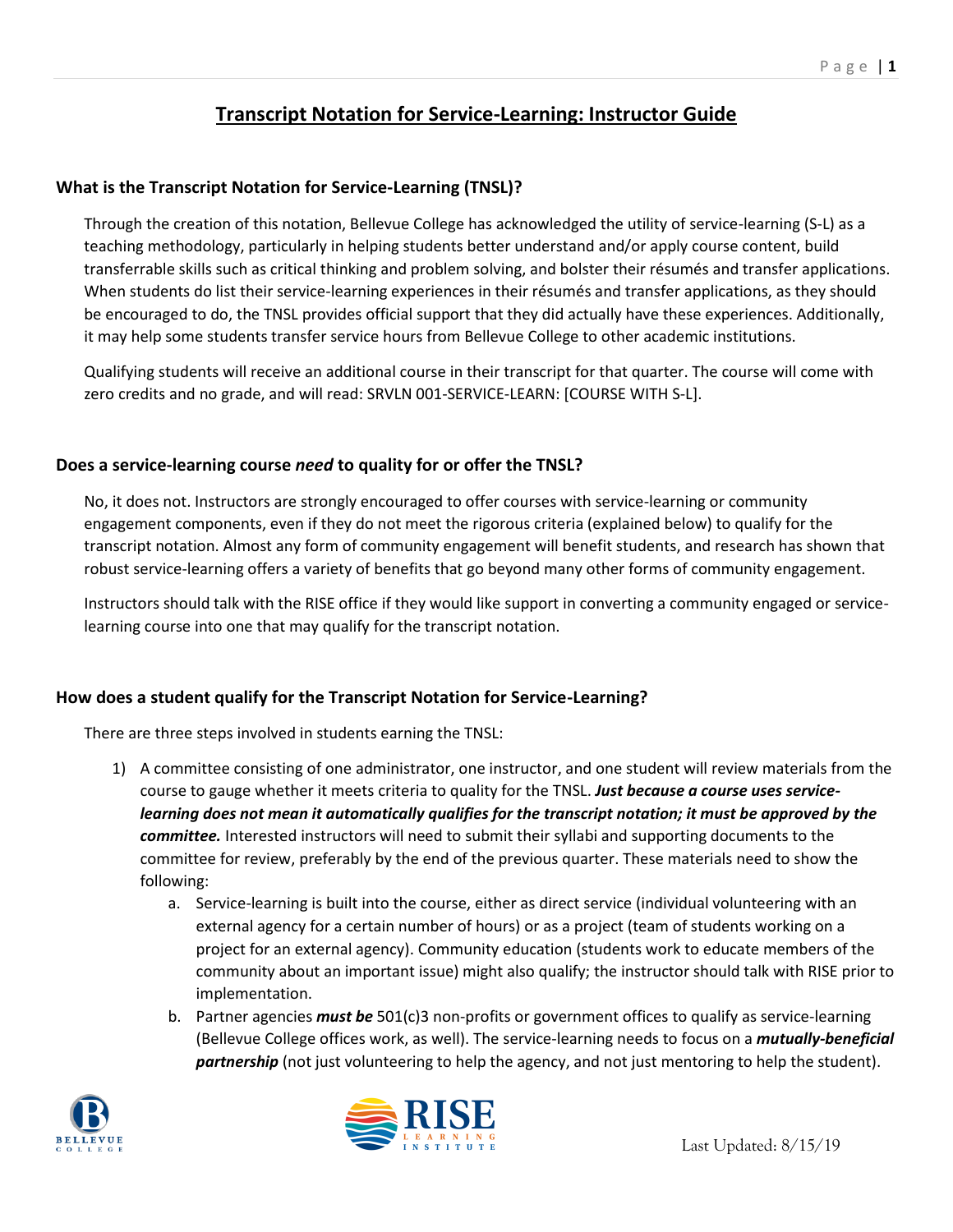RISE has a list of approved, vetted agencies that can be utilized for service-learning. Talk with RISE for suggestions on how to make the partnership more mutually-beneficial.

- c. Students must complete a *minimum* of 16 hours of direct service, or must give a project deliverable to the agency. Students should be encouraged to spread the 16 hours evenly throughout the quarter.
- d. The *syllabus must talk about service-learning* and explain why it's an integral part of the course. Service-learning should also be seen as contributing to the overall course grade.
- e. The course must have *at least three dedicated reflection assignments* (graded or not graded). Each assignment must exist for the purpose of reflection, and not simply be integrated into others, such as final papers. The reflections should encourage students to critically examine their service-learning experiences and connect them to the coursework. Details of these reflection assignments must be provided to the committee.
- 2) Additionally, instructors will need to meet with RISE to discuss policies and procedures. Doing so will minimize risk to the college and ensure standardization of processes.
- 3) Once the committee has approved a course and the instructor has met with RISE, the students are then eligible for the TNSL. At the end of the quarter, RISE will send out a reminder to send the SIDs of qualifying students. For students to qualify, they will have:
	- a. Completed their hours or given the project deliverable to the agency
	- b. Submitted and given meaningful effort to at least three reflection assignments
	- c. Done nothing to disqualify them
	- A few other points:
		- d. Instructors are encouraged to reach out to the partner agencies throughout the quarter as checkins. However, the any results of final evaluations (as organized by RISE) will not be counted towards TNSL eligibility.
		- e. If a student completes the hours/deliverable and submits the reflections, but the instructor feels that the student did not give significant or meaningful effort to either/both, the instructor is encouraged to talk with RISE before deciding whether that student earns the TNSL.

## **What is the timeline for all this?**

- 1) **Middle of previous quarter**  Meet with RISE to discuss options and ensure an understanding of policies and procedures
	- a. Does not need to be repeated if done before
- 2) **End of previous quarter** *or* **first week of new quarter**  Submit syllabus and supporting documents (e.g. reflective assignments) to RISE for review by committee
	- a. A previously-approved course may need to be resubmitted (see below)
	- b. RISE encourages instructors to submit before the previous quarter ends in order to utilize the TNSL the next quarter to get student buy-in for service-learning
- 3) **Last week of class or finals week** Submit to RISE a list of the SIDs for students who meet the requirements and qualify for the TNSL



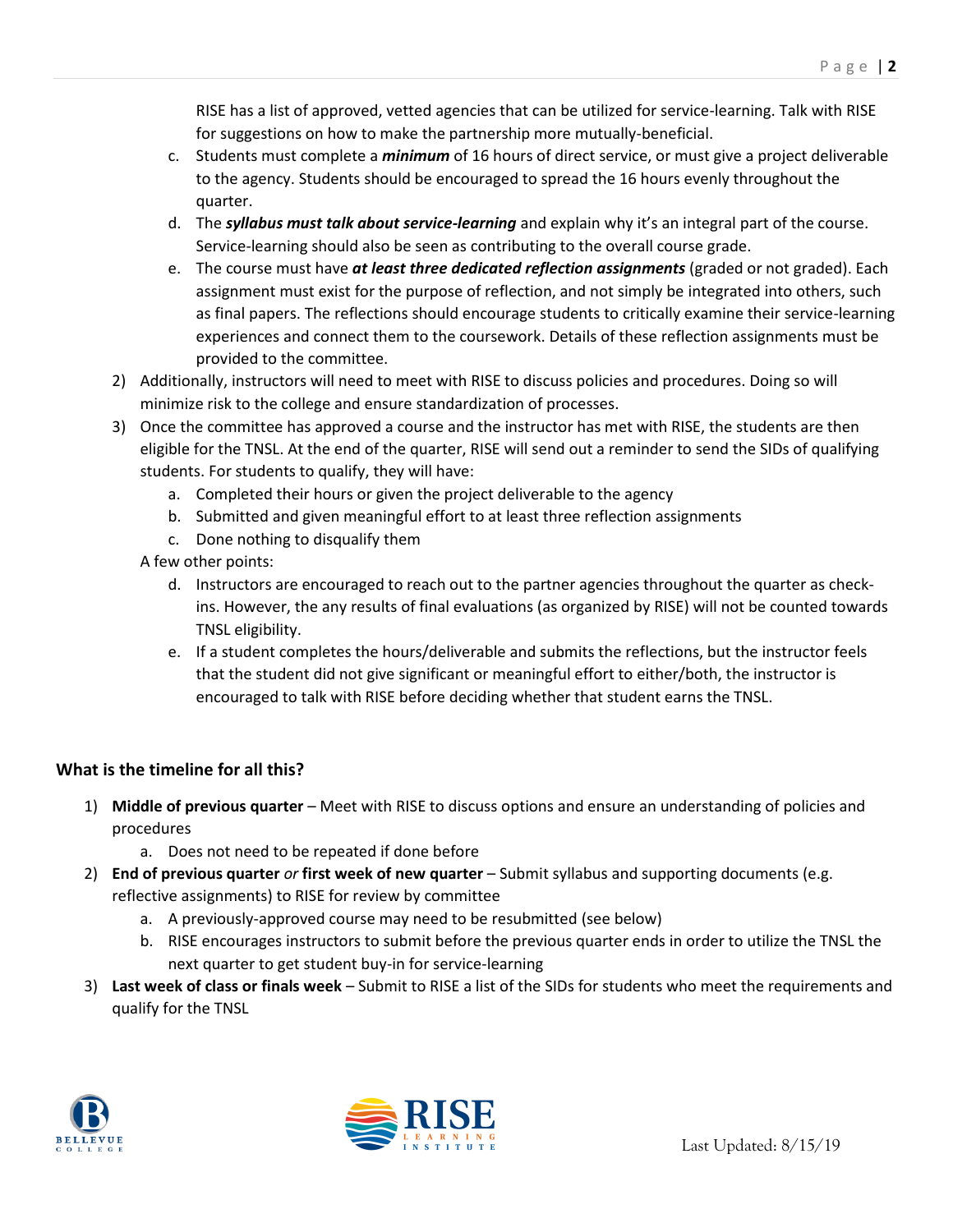#### **Do I really need to resubmit my course every time I offer it?**

The short answer is – it depends on the feedback. RISE has **new** rules regarding submission designed to make things easier for instructors:

- 1) **Approval** The feedback is good and the committee feels that the course provides meaningful servicelearning opportunities with mutually beneficial partnerships and critical reflection. The committee might provide suggestions for strengthening the course more, but feels confident that the course is already strong. **Courses with Unequivocal Approval are approved for three quarters of offerings**, including the quarter seeking approval, with the assumption that the course will not change much over that time. Instructors are encouraged to submit the latest versions of altered courses as an update.
	- a. Example: if the course is offered three quarters per year, resubmission will occur yearly.
	- b. Example: if the course is offered once per year, resubmission will occur after the third year.
	- c. Example: multiple sections offered in the same quarter will not be considered separate, and will be seen as one quarter.
- 2) **Conditional Approval** The committee has approved the course, but has some reservations about the strength of the service-learning components (or simply do not understand it). The committee will suggest improvements, and expects them to be incorporated for future consideration. **Courses with Conditional Approval are approved for one quarter and require resubmission before the TNSL is given again.**
	- a. Example: A course has clearly addressed the committee's concerns when resubmitted the next time it is offered – the course is given Unequivocal Approval and does not need resubmission for three additional quarters.
	- b. Example: A course has clearly not addressed the committee's concerns when resubmitted the next time it is offered – the course is rejected unless changes are immediately made (see below).
- 3) **Request for Resubmission** The committee felt, based on the material given, that either it did not have enough information to make a decision or it believed the course to fall short of the criteria set in this Guide. Depending on when the instructor initially submits the material, the committee may be able to approve a resubmission for that quarter. **Courses in this category will be considered rejected until a resubmission is approved.** 
	- a. Example: A course is initially submitted before the end of the previous quarter, and resubmits with meaningful alterations before the second week of the new quarter – it is approved with Unequivocally or Conditionally for that quarter.
	- b. Example: A course is initially submitted in the quarter the class is offered there is no time for a resubmission to be considered this quarter, and any approval will be applied for the next offering.

#### **Anything else to know?**

All submitted materials for qualifying courses will be uploaded to the Service-Learning SharePoint as support for other BC faculty *unless* otherwise requested by the instructor.